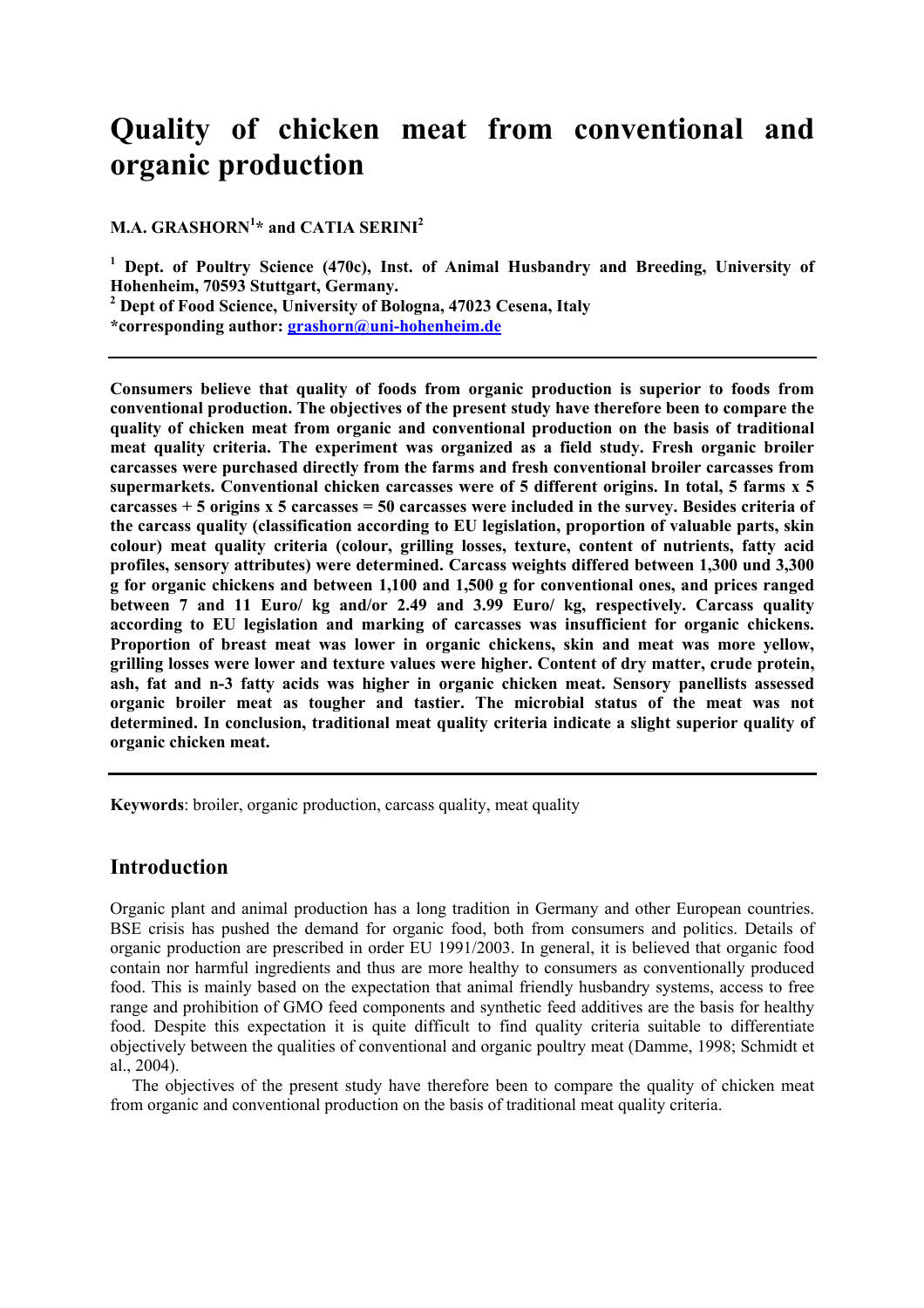#### **Material and methods**

As consumers believe that organic chicken meat has a superior product quality to conventionally produced chicken meat, the experiment was organized as a field study which was conducted in the area of Stuttgart, Germany. Fresh organic broiler carcasses were purchased directly from farms and fresh conventional broiler carcasses from supermarkets. Conventional chicken carcasses were of 5 different origins (producers). In total, 5 farms  $x$  5 carcasses + 5 origins  $x$  5 carcasses = 50 carcasses were included in the survey. Carcasses were stored in a refrigerator (+2°C) for 48 h prior analyses. Marking and packing as well as the appearance of carcasses were recorded. Skin colour was measured according to the CIE-L\*a\*b\* system by a Minolta Chromameter CR 300 on the back adjacent to the pygostyle. Dissection of carcasses was done by using a cone according to Marché (2000). Weights of thighs (with skin and bones) and breast meat were related to cold carcass weight (without neck, feet and gut). As meat quality criteria were determined: colour  $(L^*a^*b^*)$ , grilling losses, texture (with Warner-Brazler shear tool) of breast meat. Furthermore, content of dry matter, ash, protein, fat, fatty acid profiles and sensory attributes (WPSA, 1987) of breast and thigh meat were determined, as well.

Data were analysed by one-factorial ANOVA ignoring the effects of origin (farm, supermarket) with the statistic software JMP (Version 5.1, SAS Institute). Comparison of means was done by t-test.

#### **Results and discussion**

Carcass weights differed between 1,300 und 3,300 g for organic chickens and between 1,100 and 1,500 g for conventional ones. Prices ranged between 7 and 11 Euro/ kg and/or 2.49 and 3.99 Euro/ kg for organic and conventional fryers, respectively. Especially, for organic fryers marking was insufficient. Carcasses from two organic farms were not signed with either grade class, number of slaughter facility or name of farm, date of best before or optimum storage temperature, whereas, marking of conventional carcasses was according to EU legislation. Several carcasses of both origins showed bruises and scratches of the skin and broken bones. In one organic carcass deep pectoral myopathy was stated.

 Skin colour was less red but more yellow in organic carcasses, without differences in brightness (*Figure 1*). Colour of breast meat showed the same tendency as skin colour, but organic carcasses were more pale (*Figure 2*). Proportion of thigh meat and wings was significantly higher in conventional fryers than in organic ones (*Table 1*). Proportion of cuts (breast meat, thighs, wings) amounted to 65.2 and 69.6 % of cold carcass weight in organic and conventional carcasses, respectively.



**Figure 1 Skin colour (a) and breast meat colour (b) according to CIE-L\*a\*b\* (\* = P<0.05).** 

 Grilling losses and texture of breast meat were higher in breast meat of organic fryers than of conventional ones (*Figure 3*). Breast and thigh meat of organic and conventional fryers did not differ in fatty acid profiles (data not shown). Results on contents of dry matter, protein and fat are yet not available. The sensory assessment of breast and thigh meat revealed significant differences between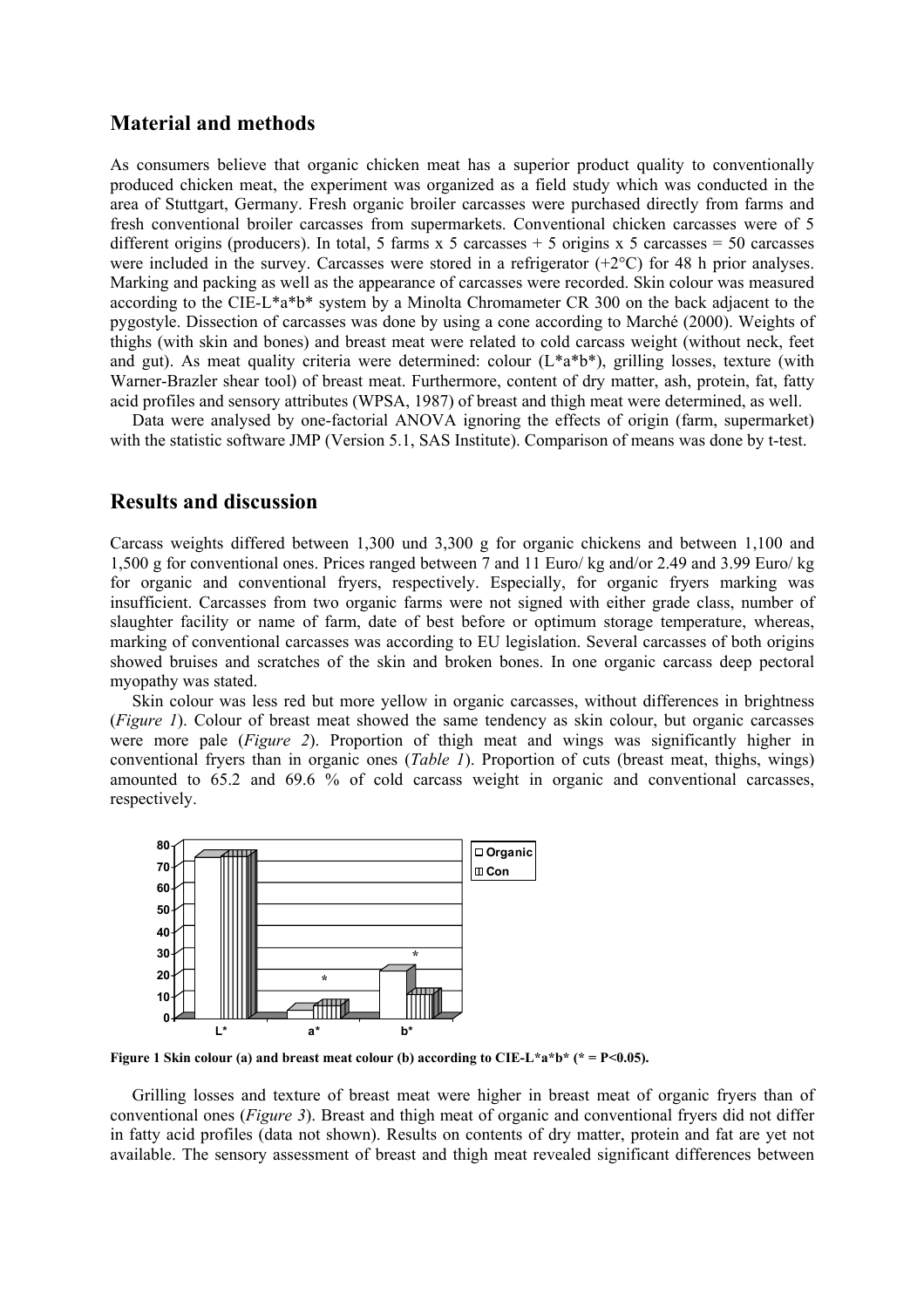organic and conventional meat (*Table 2*). The total grade for organic meat was significantly worse as for conventional meat, mainly attributed to tougher organic meat.



**Figure 2 Breast meat colour according to CIE-L\*a\*b\*** (\* =  $P$  < 0.05).

**Table 1 LSQ-Means of proportion of wings, thighs, breast meat and cuts.** 

|              | Wings $(\% )$ | Thighs $(\% )$   | Breast meat $(\% )$          | Cuts $(\% )$                    |
|--------------|---------------|------------------|------------------------------|---------------------------------|
| Organic      | $10.6^{b*}$   | 32.8             | 21<br>O <sub>D</sub><br>41.0 | $\tau \wedge^0$<br>0 <i>0.4</i> |
| Conventional | $1 \quad 1a$  | $\gamma$<br>33.4 | $25 \times 1^a$<br>2.1       | $69.6^{\circ}$                  |
| * $p > 0.05$ |               |                  |                              |                                 |



Figure 3 Grilling losses (%) and texture (N) of breast meat (\* = P<0.05).

|  |  |  |  | Table 4 Sensory evaluation of organic and conventional breast and thigh meat. |  |  |
|--|--|--|--|-------------------------------------------------------------------------------|--|--|
|  |  |  |  |                                                                               |  |  |

|                         | Organic              | Conventional |  |
|-------------------------|----------------------|--------------|--|
| <b>Results of tests</b> |                      |              |  |
| <b>Breast</b>           | 22 correct/ 8 false  |              |  |
| Thigh                   | 19 correct/ 11 false |              |  |
| Grade*                  |                      |              |  |
| <b>Breast</b>           | 2.41                 | 1.86         |  |
| Thigh                   | 2.08                 | 1.66         |  |
| $+$ D $\Omega$          |                      |              |  |

 $* P < 0.05$ 

In conclusion, carcasses from organic and conventional production differ mainly in their sizes and in their proportions of valuable parts due to the use of different genetic types of broilers (Grashorn and Clostermann, 2002). Packing and marking of organic fryers is insufficient, in general. The reason may be that most organic fryers are produced and slaughtered on small farms with less skilled personnel and less control. In contrary, commercial slaughter facilities have to consider largely regulations of the EU and have to face a strict control system. The microbial status of carcasses may be an interesting aspect in this view, but it was not determined in the present study due to the low sample size.

 Differences in meat quality characteristics of organic and conventional chicken meat were only minor. The more yellow colour of skin and breast meat is caused by the use of corn in diets in organic